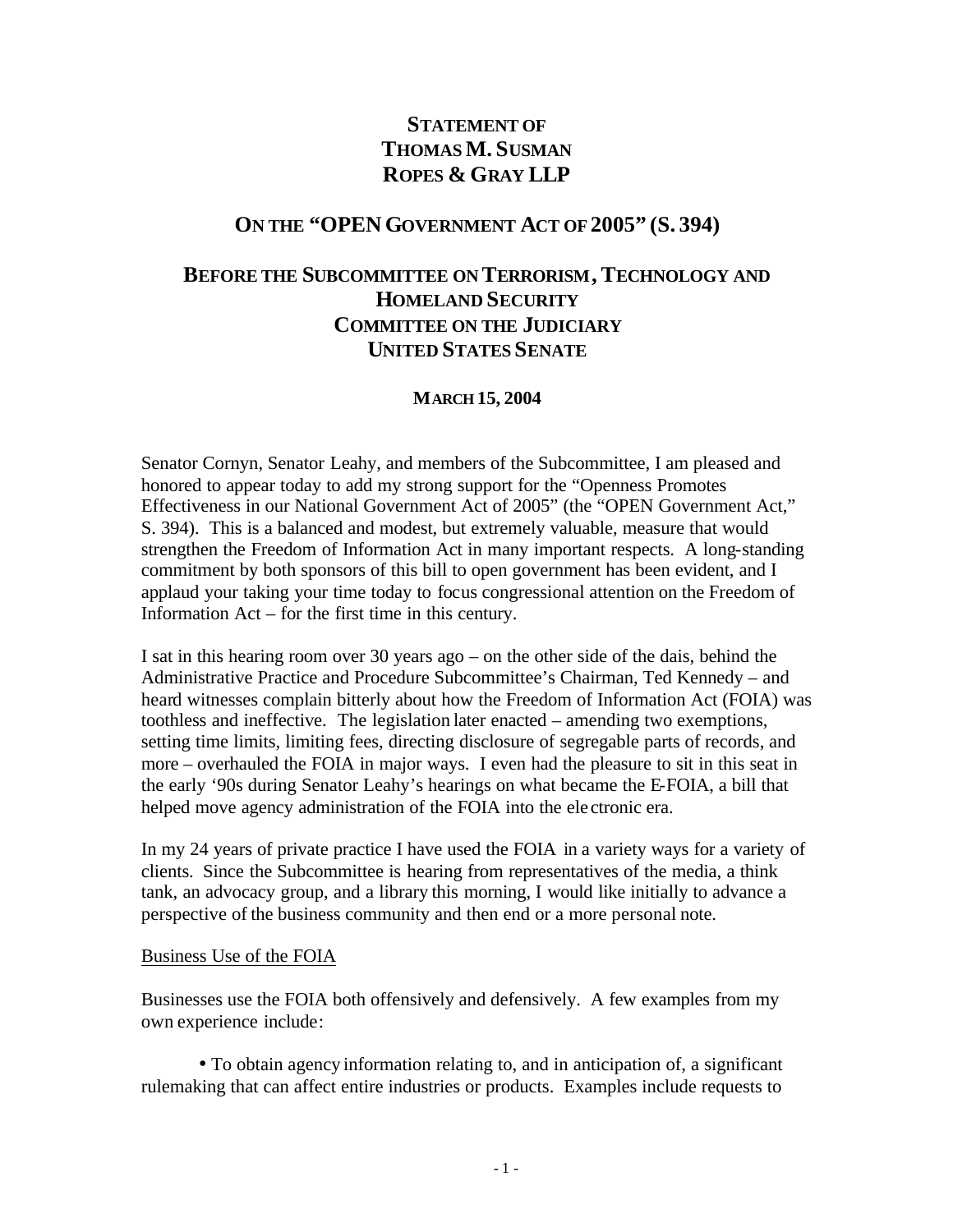EPA a number of years ago for all their records on dioxin, and more recently for their records on MTBE.

• To find out what an agency has done regarding other companies or other industries when it knocks on a client's door with an enforcement issue. I have used the FOIA for this purpose the FTC, Justice Department, and SEC.

• To learn more about agency contracting and purchasing decisions, and to assist clients in competing more effectively for agency contracts.

• To assist clients in litigation – either with a government agency or a regulated company. FOIA provides an alternative avenue for discovery that is not tied to a judicially imposed schedule. In one case, over a hundred FOIA requests were filed with a number of agencies to obtain information supporting a newspaper's contention that its story's assertions of U.S. government backing to libel case plaintiff were well-founded.

• To learn about FDA meetings and decisions concerning review of products – of both clients and competing companies.

• To uncover the terms of an agreement privatizing publication of a journal previously published by the National Cancer Institute.

On a much broader plane, Nobel Prize winner Joseph Stiglitz has addressed, in "The Role of Transparency in Public Life," how the marketplace generally functions more efficiently through enhanced access to information, including government information. Clearly businesses benefit both directly and indirectly from open government information.

### Importance of Access to Information

Although the United States was not the first nation with open government legislation, in the quarter century following enactment of the FOIA our system has been a model for the states and for other countries – from former Soviet Block nations to provinces and municipalities in China, from Mexico to South Africa. FOIA has proved indispensable to establishing and maintaining democratic societies and open markets. The U.S. has, however, fallen behind other places in the world in using technology to advance access to and dissemination of government information. We need not only to maintain our commitment to open government, but also to ensure that resources are provided to sustain open government initiatives. The Senate Judiciary Committee has long beena promoter and protector of open government and continues that great tradition today.

S. 394 addresses some of the most important issues frustrating FOIA administration today, but it does so carefully. It recognizes that FOIA administration is not a game of "us versus them," that some issues defy simple solution, and that Congress shares the responsibility for ensuring that the law works. In the end, this legislation is sensitive to the needs of both "us and them" – the user community and government agencies.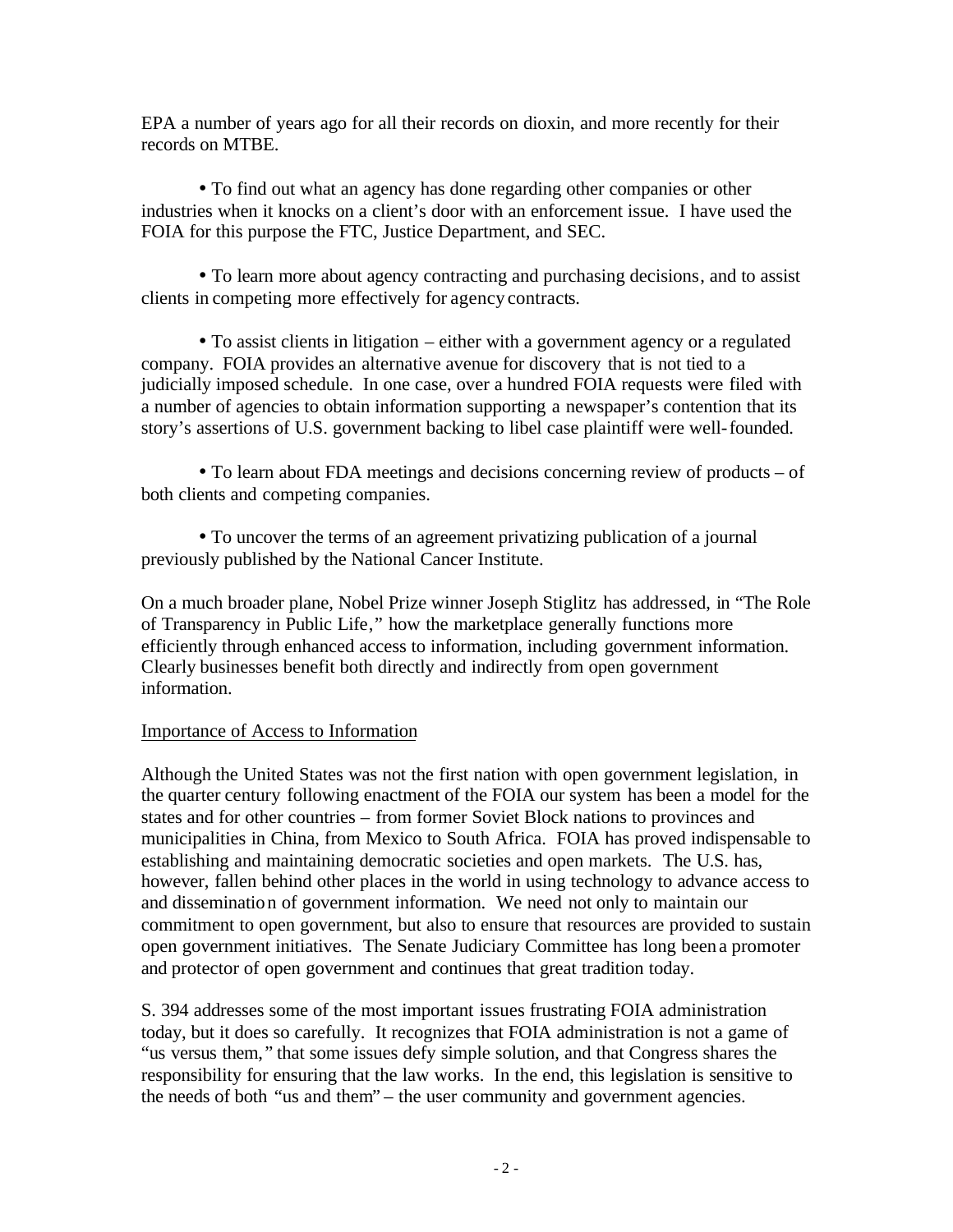### Key Elements of S. 394

My testimony will first focus on three of the most important provisions (or elements) in S. 394. I will then provide comments on a section-by-section basis.

### *1. Office of Government Information Services*

Section 11, establishing an Office of Government Information Services (OGIS), is the most important provision in the bill. The OGIS will assist the public in resolving disputes with agencies as an alternative to litigation, review and audit agency compliance activities, and make recommendations and reports on FOIA administration. Many states have offices that assist in FOIA administration: as we have heard this morning, the Attorney General in Texas performs this kind of function, and there are other very effective models like the New York Committee on Open Government and the Connecticut Freedom of Information Commission. Likewise, a number of foreign countries and the European Union have FOI Ombuds offices. I am confident that the OGIS will more than pay for its costs each year by diverting cases from the courts.

Appropriations for the Administrative Conference of the U.S. must be restored for this provision to work. ACUS is the right place for the OGIS, since it historically has been a nonpartisan agency dedicated to improving administrative procedures and assisting agencies to do their jobs more efficiently and effectively. (If Congress does not make the very modest investment to restore ACUS, then the OGIS should nonetheless be established and placed elsewhere, like within the National Archives and Records Administration.)

### *2. Recovery of Attorneys Fees in Litigation*

It is imperative that Congress reverse the application of the *Buckhannon* decision in FOIA cases. While this may seem self-serving, since I have been involved in litigating a number of FOIA cases over the past 2 decades, it is especially important that a plaintiff be able to recover fees and costs in FOIA cases, even where the court does not finally adjudicate the issue of disclosure:

First, it has been clear from time to time that the government has withheld requested information to keep it out of the public domain for as long as possible, knowing full well that the law would not ultimately support withholding. There is no recourse in such situations for requesters other than to file suit, and these cases unfortunately do not move rapidly on the courts' dockets. So when the government sees the end of the road near, it need only hand over the information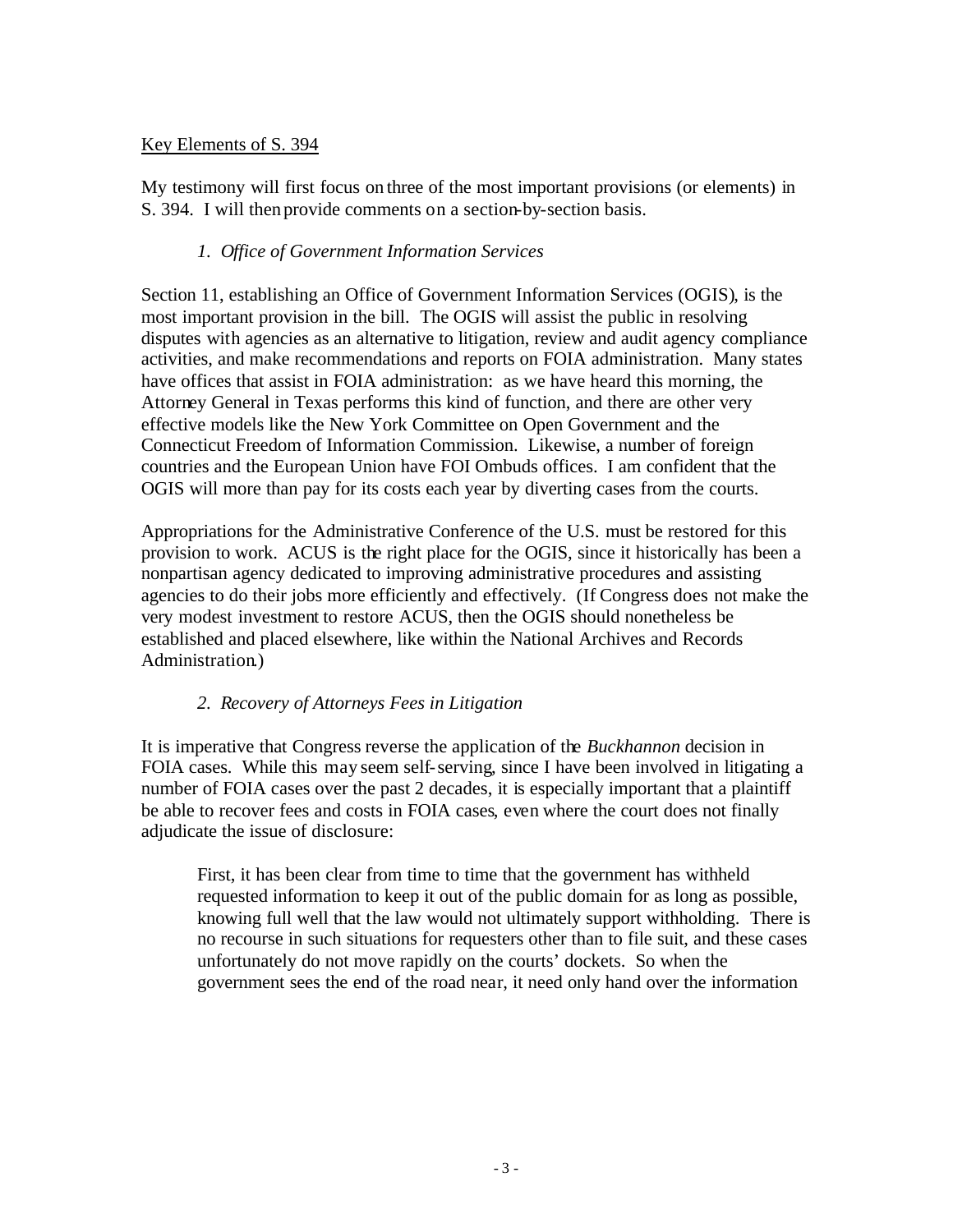case – on behalf of the National Security Archive, in fact – where the government asserted that it could not confirm or deny the existence of certain CIA records that it had actually disclosed in an academic conference during our litigation. The prospect for fee and cost liability at the end of this battle is the only potential inhibition for this kind of government conduct.

Finally, there has been a great deal of discussion this morning about delay in agency handling of FOIA cases. Sometimes we are talking about not days or weeks, but years. The filing of a complaint in court may be the only way to get the agency's attention on a request, yet this tool is virtually out of reach if fees and costs cannot be recovered once the agency wakes up, completes processing of the request, and hands over the information.

The *Buckhannon* decision may have made sense in the context where courts had little discretion over attorneys' fees and where lawsuits may have been filed unnecessarily. But in the FOIA context, this rewards agency recalcitrance and delay. For, if an agency can hand over requested documents with impunity any time before judgment is entered, the end result will be to chill the potential for judicial review as a means of policing the system.

Let me add that most lawyers working with the media, public advocacy groups, libraries, and businesses view litigation is a last resort. Our clients would rather have timely responses from the agency. They would rather have an Office of Government Information Services to help resolve disputes. They would rather negotiate than litigate differences with agencies. But when a FOIA lawsuit is filed, the plaintiff is assuming same role as law-enforcer played by the Texas Attorney General under that state's scheme. Where a lawsuit is responsible for disclosure, a public service has been performed and recovery of fees and costs is appropriate.

### *3. Enhanced Congressional Oversight*

Finally, a number of the provisions of S. 394 reflect a commitment by Congress to improve its ability to oversee and strengthen administration of the FOIA and related laws.

- Clause (6) of Section 2 of the bill calls for regular congressional review of the FOIA.
- Section 5 requires public reporting on sanctions.
- Section 9 clarifies and expands certain reporting requirements, making it easier to compare and assess agency performance in handling FOIA requests.
- Section 12 directs the Comptroller General to assess and make
- recommendations on protection and disclosure of information under section 214 of the Homeland Security Act.

• Section 13 requires an OPM report on personnel policies that affect FOIA administration.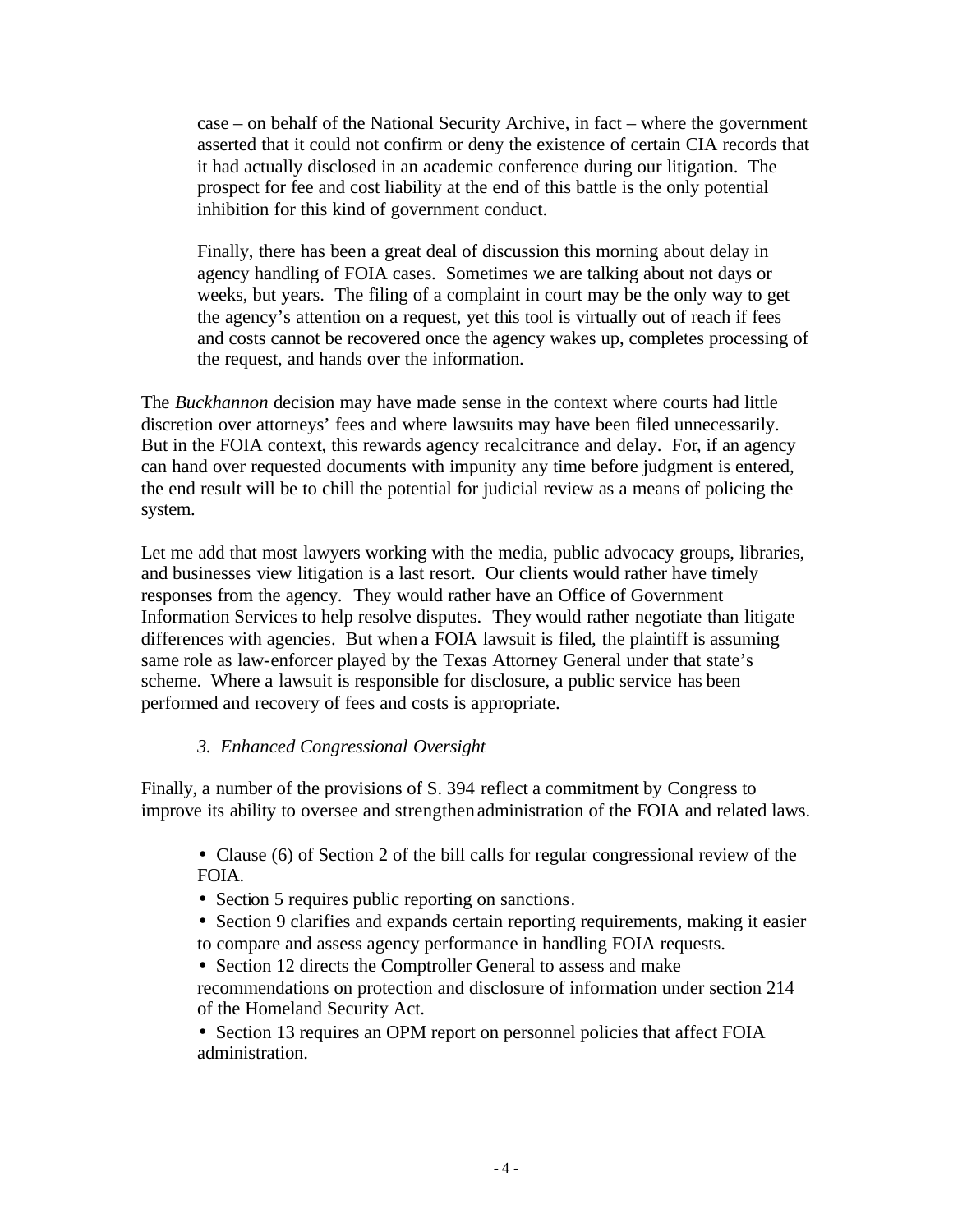• And the study of delay mandated by the Commission established by the "Faster FOIA Act of 2005," introduced last week, will be groundbreaking in exploring new ways to speed dissemination of information under the FOIA.

Although these provisions, alone, will do little to alter FOIA compliance, they nevertheless have symbolic as well as real significance in signaling that Congress intends the FOIA to work effectively and smoothly and will continue aggressively to oversee agencies to make sure that is the case.

Congress is indispensable to ensuring effective FOIA administration, so it is unfortunate that Congress has often been AWOL when it comes to the FOIA. Senator Cornyn, you decried that it is has been over a decade since the Senate has convened a hearing to examine FOIA compliance. Senator Leahy, you have often called for congressional vigilance in maintaining the public's access to government information. These hearings and S. 394 mark the beginning of renewed congressional interest in the FOIA; they should not mark the end.

#### Section-by-Section Discussion of S. 394

*Section 2. Findings.* Congressional findings are ordinarily used to express useful sentiments, and they do so here. While clauses 1-5 are self-evident, they state principles that are absolutely correct and bear repeating. Clause 6 may also be self-evident, but it is a necessary expression of the role of Congress in maintaining an effective FOIA.

*Section 3. News Media and Fees.* This section recognizes that the public get information from sources wider than newspapers and magazines, and it will surely reduce litigation and time-consuming administrative disputes. The last sentence may appear open-ended or unenforceable, but since making a false statement to the government is a federal crime under 18 U.S.C. § 1001, I think the likelihood of misuse by requesters will be minimal.

*Section 4. Recovery of Fees and Costs.* I earlier expressed support for reversing the effects of the *Buckhannon* decision as to FOIA cases. I do think it needs to be clear that when the Section refers to "a substantial part of its requested relief," this does not impose a standard that requires a requester to obtain, for example, a high percentage of the pages of requested documents. This kind of result would allow the government to oppose recovery wherever the complainant does not get everything requested. Clarification of the legislative language would probably be useful on this point; the objective should be simply to return recovery of fees and costs in FOIA litigation to the pre-*Buckhannon* law.

*Section 5. Sanctions.* The additional reporting language here is modest and useful. When the original sanctions provision was drafted in 1974, Congress anticipated that it would be rarely used, but did not expect the use to be "zero times" in 30 years. At least having automatic public notification of the Special Counsel and better documentation through public reporting can help with congressional oversight and public understanding.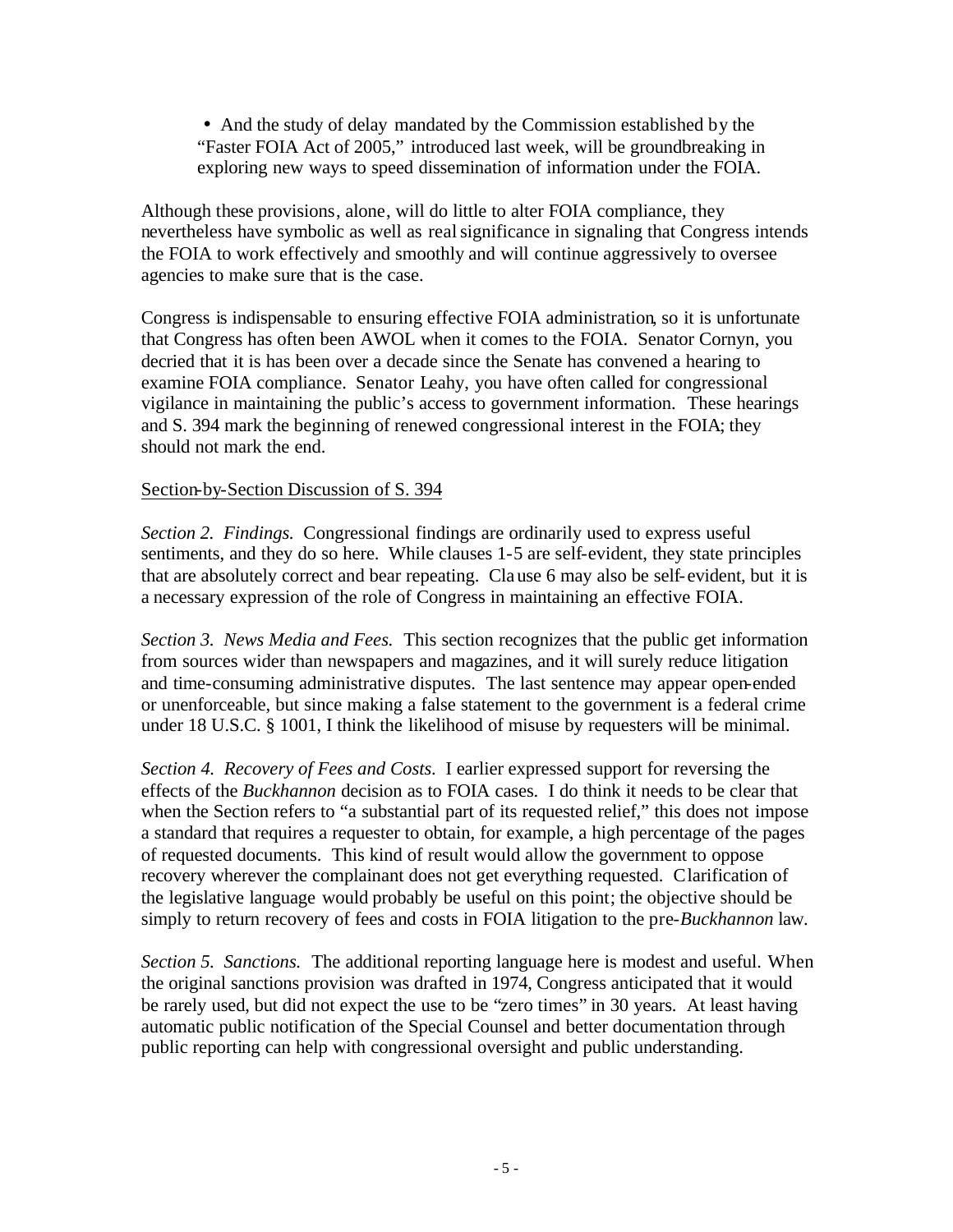*Section 6. Time Limits.* One of the most intractable problems with FOIA administration since the statute's enactment almost 40 years ago has been agency delay. At least once each decade since the FOIA became law, Congress has revisited this issue and made changes or adjustments. Nonetheless, delay continues to vex FOIA users across government. However, clauses  $(G)(i)(I)$  and  $(II)$  should mirror more closely – or actually refer to – exemptions 1 and 4, so there will be no gap, for example, between "proprietary information" (I) and "trade secrets and other commercial information" under FOIA's §  $552(b)(4)$ .

There may also be additional third-party interests that are not covered, but should be better protected, like those under investigation by law enforcement agencies. Unfortunately, this section may potentially have unforeseeable consequences. The Committee should consider replacing Section 6 with the provisions of the "Faster FOIA Act of 2005," so that these issues, including changing the burden to sustain withholding in the case of delay, could be considered by the proposed Commission.

*Section 7. Tracking System.* Agencies should long ago have established the technology and procedures mandated under Section 7, but unfortunately these directives are anything but superfluous. Most practitioners advise requesters to follow submission of requests with a phone call to obtain a tracking number; you would be surprised at how many FOIA requests simply get lost or fall through agency cracks during processing. This new system, which is already in place in many other countries, is a step forward.

*Section 8. "(b)(3) Statutes."* The new clause to be added to FOIA  $\S$  552(b)(3) has a number of purposes, all worthwhile. For one, it will in the future eliminate doubt about whether Congress intended, in any enactment, to establish a new (b)(3) statutory exemption to the FOIA. For another, it prevents a FOIA exemption from sneaking into the statute books without adequate congressional scrutiny. And, as a corollary, it will allow appropriate Judiciary Committee oversight of backdoor FOIA exemptions. (There is no inherent objection, as a matter of principle, to specific statutory protection for particular types of information under new (b)(3) statutes. The problem is enactment of these provisions without adequate debate and discussion of consequences.)

*Section 9. Reporting Requirements.* Reporting has always been an important element of FOIA accountability since the 1974 Amendments, and the adjustments called for by this Section will help clarify what agencies are doing and facilitate more informed oversight. While it may be perfectly appropriate for agencies to include first-party requests in their FOIA statistics, such often-routine requests tend to skew the totals. The Department of Justice should have done more over the years to direct agencies so that their annual reports would be more useful; now it is time for Congress to step in.

*Section 10. Private Entities.* This Section addresses a narrow problem of contracted record maintenance. It appears narrow enough to avoid sweeping other contract data under the FOIA unintentionally. It does not affect the vitality of the *Forsham* case, holding that research data generated by agency grantees were not subject to the FOIA if